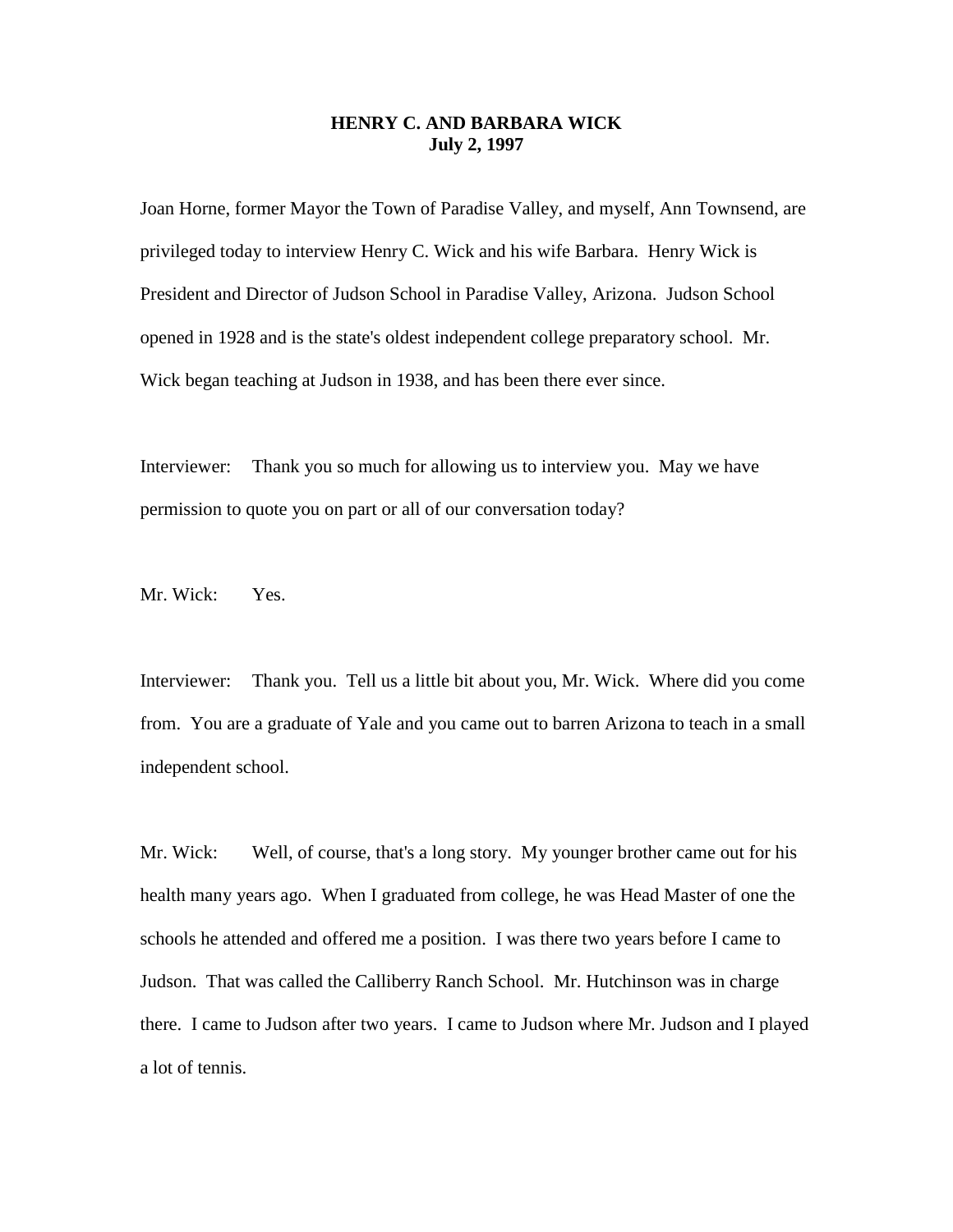Interviewer: I understand Judson School originally had two different campuses -- the girls on one campus and the boys on another.

Mr. Wick: Yes, that was very brief. Mr. Judson started that school for Lillian Lincoln. Mr. Lincoln wanted her to have a special education, so he recruited another girl or two, they were over at El Chorro for a short time. He built the school. Mark Gruber was the man who started it, along with Mr. Judson. Mr. Lincoln was a teetotaler and anybody who wanted a drink had to go to El Chorro for a drink. After the school, it became a restaurant.

Interviewer: They took the girls over to the main Judson School?

Mr. Wick: They felt it was even daring in those days to have girls and boys together even though they would have the classes at the Judson campus. It really didn't last. George Judson Jr. would come and get me and we get on the horses and ride over to El Chorro.

Interviewer: You've seen a big change. What subject did you teach?

Mr. Wick: I taught most everything at one point except Spanish. I never had Spanish. I had a pretty good education. I went to the University in Cleveland, right to the College Board, so I was qualified to teach. I had a good education there. Then I taught two years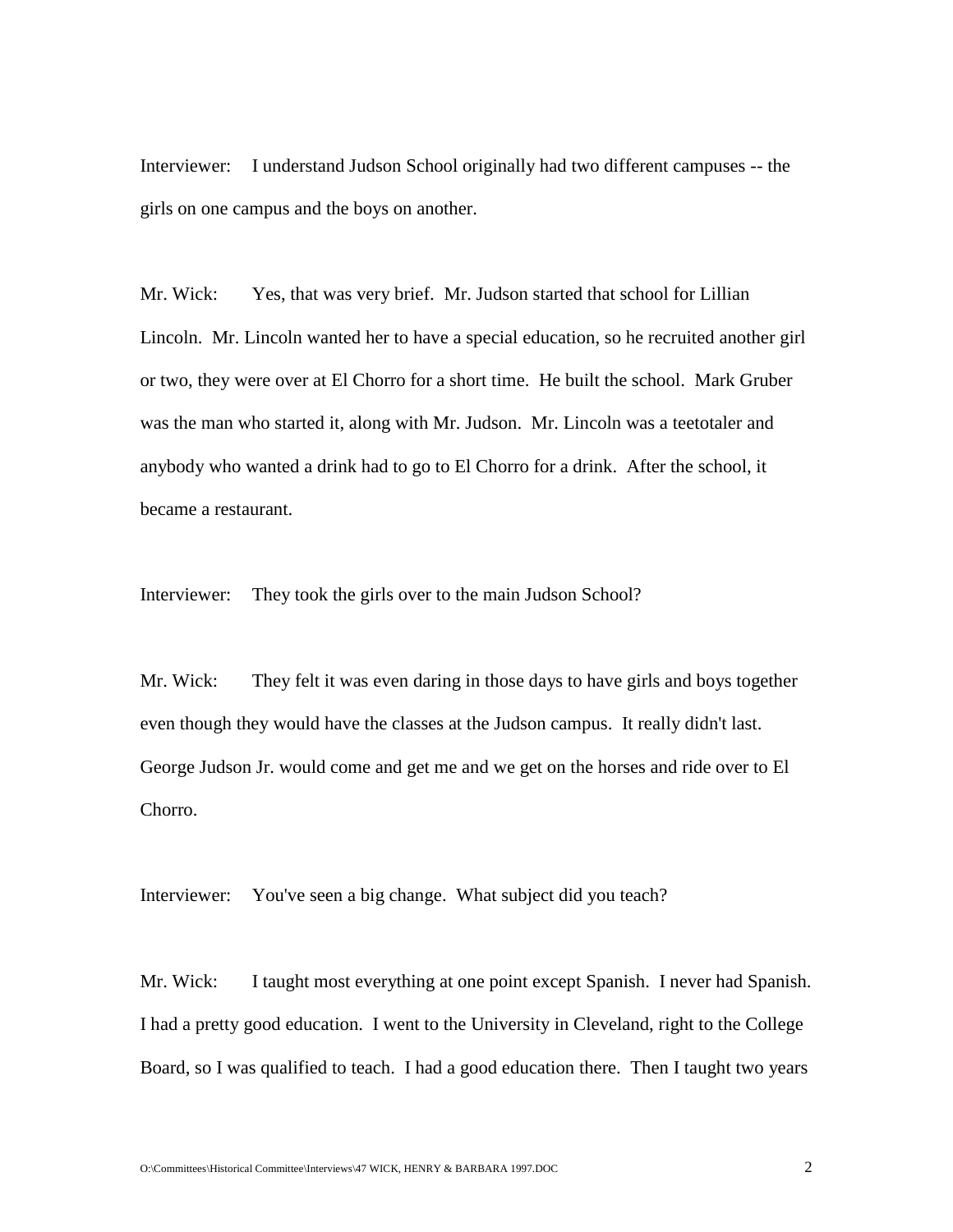at the Calliberry Ranch School. So when I got to Judson, I had quite a bit of experience. A few students took Latin or Spanish. I had French back in Ohio, we didn't have Spanish back there so I didn't have a Spanish background, so I taught French.

Interviewer: Was the population about 400 around that time?

Mr. Wick: Nearer to 200, I would say. Everybody would go to Town to get the latest news. Earll Ship had a market and Mr. Anderson had a market. Mr. Butler had the drugstore. You got your Indians come in with their carts and wagons.

Interviewer: What was the farthest north street at that time in Scottsdale? Maybe Camelback?

Mr. Wick: Camelback was paved. Mr. Lincoln paved the road from Camelback Inn to Camelback Road. Everybody rode on dirt roads –washboards.

Interviewer: Is there is anything else special you would like to tell us in your memories? Just ramble on of whatever you remember. You wanted to talk about Adobe Pete?

Mr. Wick: It was all so wonderful, the sunsets and the sunrises. People had no refrigeration, but water coolers. They slept outdoors. They put screens up.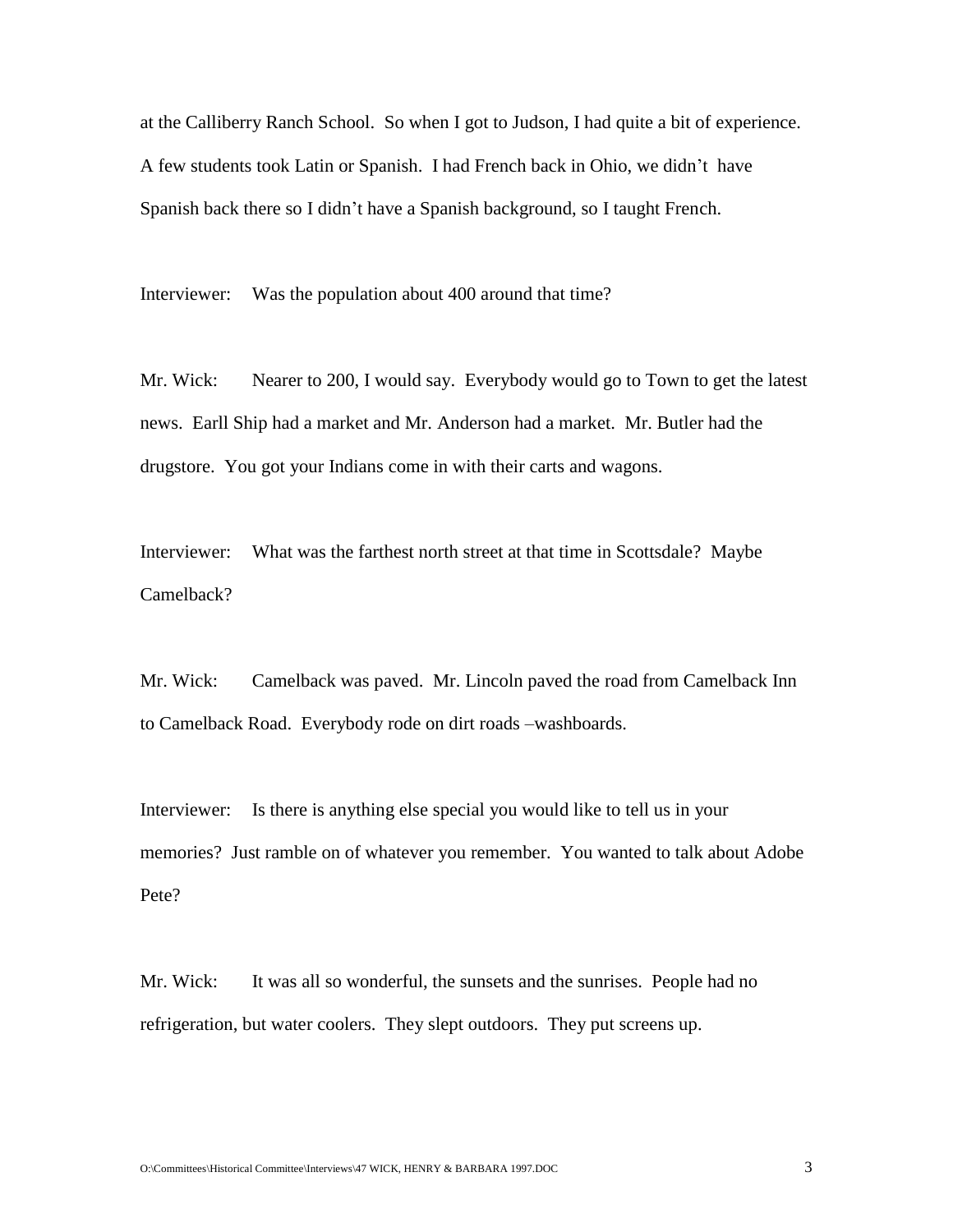Mrs. Wick: They had classes outdoors at Judson. I think Judson was one of the for runners of the movement of the population because they were in the middle of this beautiful, pristine desert that nobody had ever heard of, even the family. Where was he (Henry) going? When Judson began to grow and grow, he was one of the first to take girls. Co-eds didn't exist for international students. He had English as a second language. That's why students from all over the world came. Everyday they call up and reminisce with him about the old days at Judson. They remember not only Judson, but how beautiful Arizona was. He made a big contribution in sharing that with everybody.

Mr. Wick: George Ashcourt had the Jokake School for Girls. That was the school we had our dances with. (Where was the Jokake School, was that near the Jokake Inn?) Right at it. Bob Evans was there.

Mrs. Wick: I always dread having one of the monuments torn down. I like things to last forever.

Mr. Wick: Don't they have the tower there still? (Yes.) Sylvia Evans and Mrs. Evans the grandmother was a famous painter. She had a lot to do with the creation of the Inn. The Jokake School for Girls and Judson had dances together. George got a divorce and disappeared. All the leading families in Arizona either went to Judsons or the Jokakes. We had the Tremane's the Kellogg's, the Loveland's, everybody. The other day I attended the opening of the Mayo Clinic and Stan Johnson gave the address. He turned out to be the Chairman of the Board and a little boy at Judson when I first taught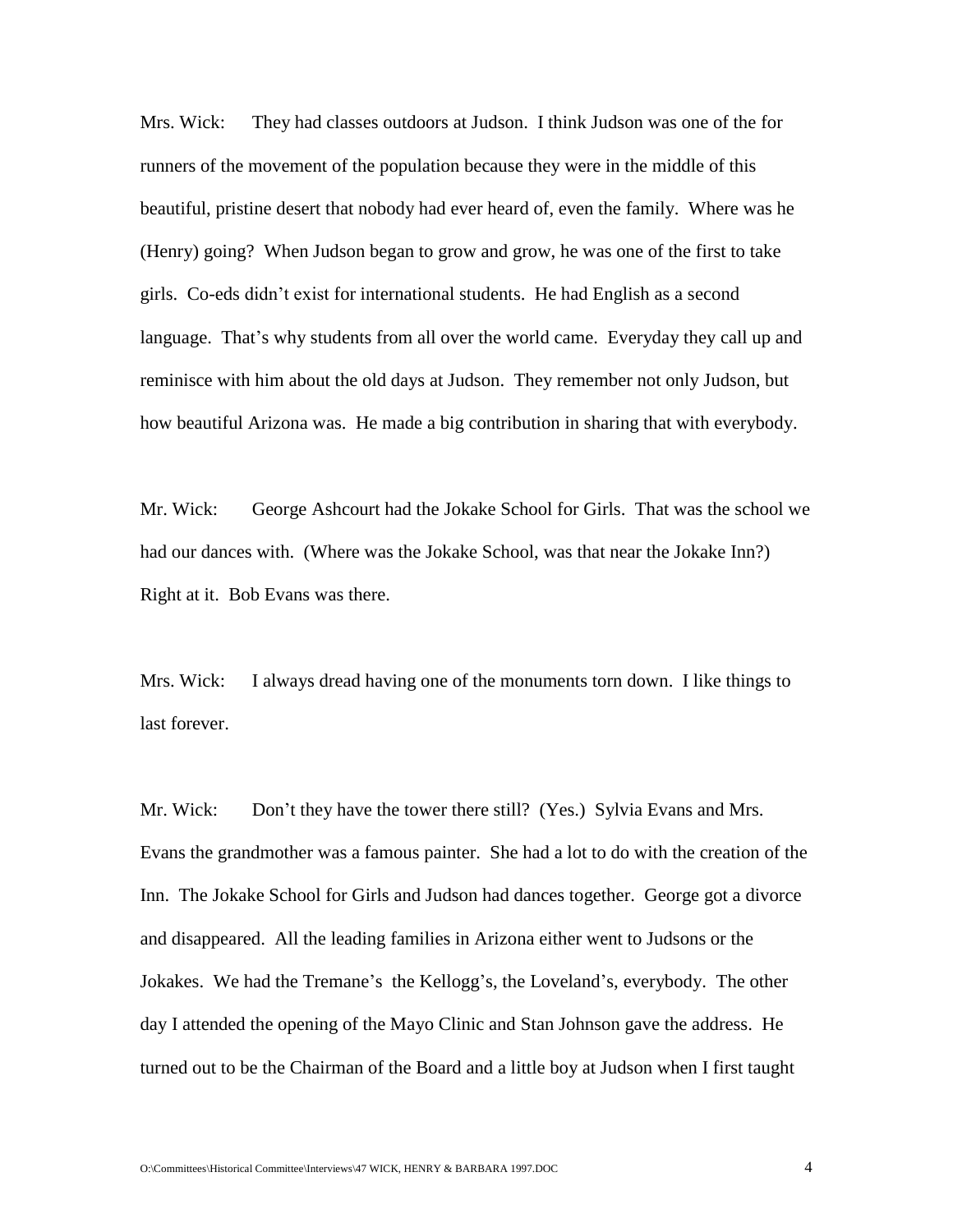there. I wouldn't have known who he was if he hadn't during his speech said, "I love Arizona. I went to Judson School out here." I looked up and oh my God, I can't believe that was Stanley.

Mrs. Wick: Henry had such a love and exuberance about the students and Arizona that it carried over to them. They went home and their parents said, "Well, I might as well move out there."

Interviewer: I know that your leadership and your love of the kids that you have given them some wonderful memories that they can enjoy the rest of their lives.

Mrs. Wick: And they come back. Everyday either in person or call, no matter what they've done in the world. They come back with their special memories of Henry, of Judson, and of Arizona.

Mr. Wick: Yes, we had Warner Phillips of Phillips Electric , the brother of the King of Sweden , the Wrigleys' , Wrigley Sullivan, the Biltmores had their children there. Merrill Cheney developed most of the Valley there at one point. He bought all the land for \$45.00 an acre and then put water on it and sold it. He named all the roads, all pretty bird names. One man didn't like the bird names and called his road Stallion Road.

Interviewer: How does Adobe Pete fit in?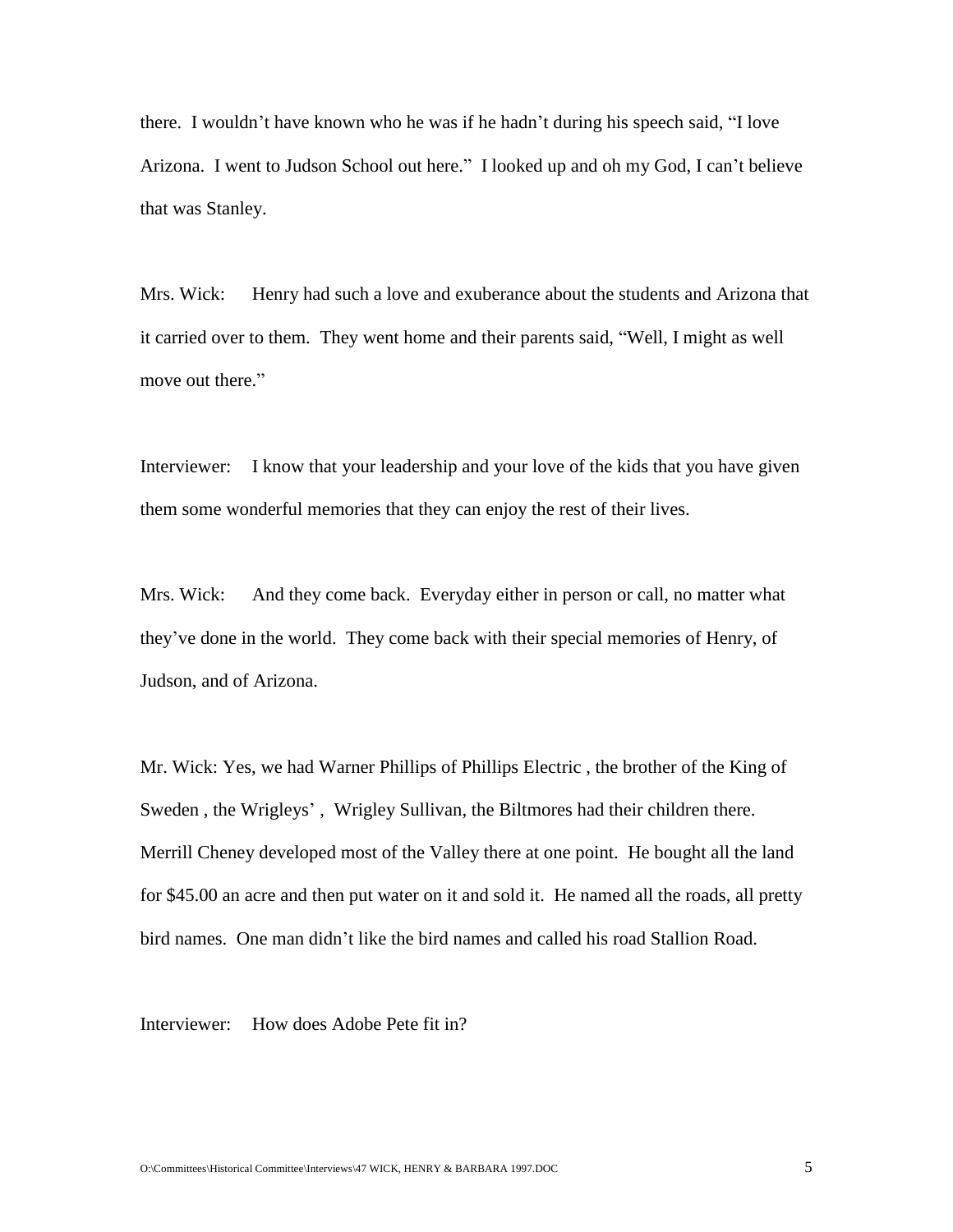Mr. Wick: That was right in there somewhere, all at the same time.

Mrs. Wick: It was incorporated in May, 1961.

Mr. Wick: Before that, Adobe Pete came over and I didn't know they wanted to have a Paradise Valley town. He said, "If you will come in (Judson School had so property and paid so much taxes), that will bring in all the land almost to Scottsdale Road and Lincoln Drive." I thought that would be good for everybody, but a lot of people resented it. They didn't want to come in. They wanted to be with Scottsdale. So I helped him. They incorporated and Judson School was part of it.

Interviewer: So Judson School came in at incorporation. Did you work on the Incorporation Committee?

Mr. Wick: No, I didn't have much to do with it. Adobe Pete was the one that was doing all the work. He was going around getting people to sign the petition. I got into it and they used my name a lot. Then we started the Phoenix Symphony at that time, no, that was later.

Interviewer: Tell me how the Town of Paradise Valley treated Judson School. Have they been good to you?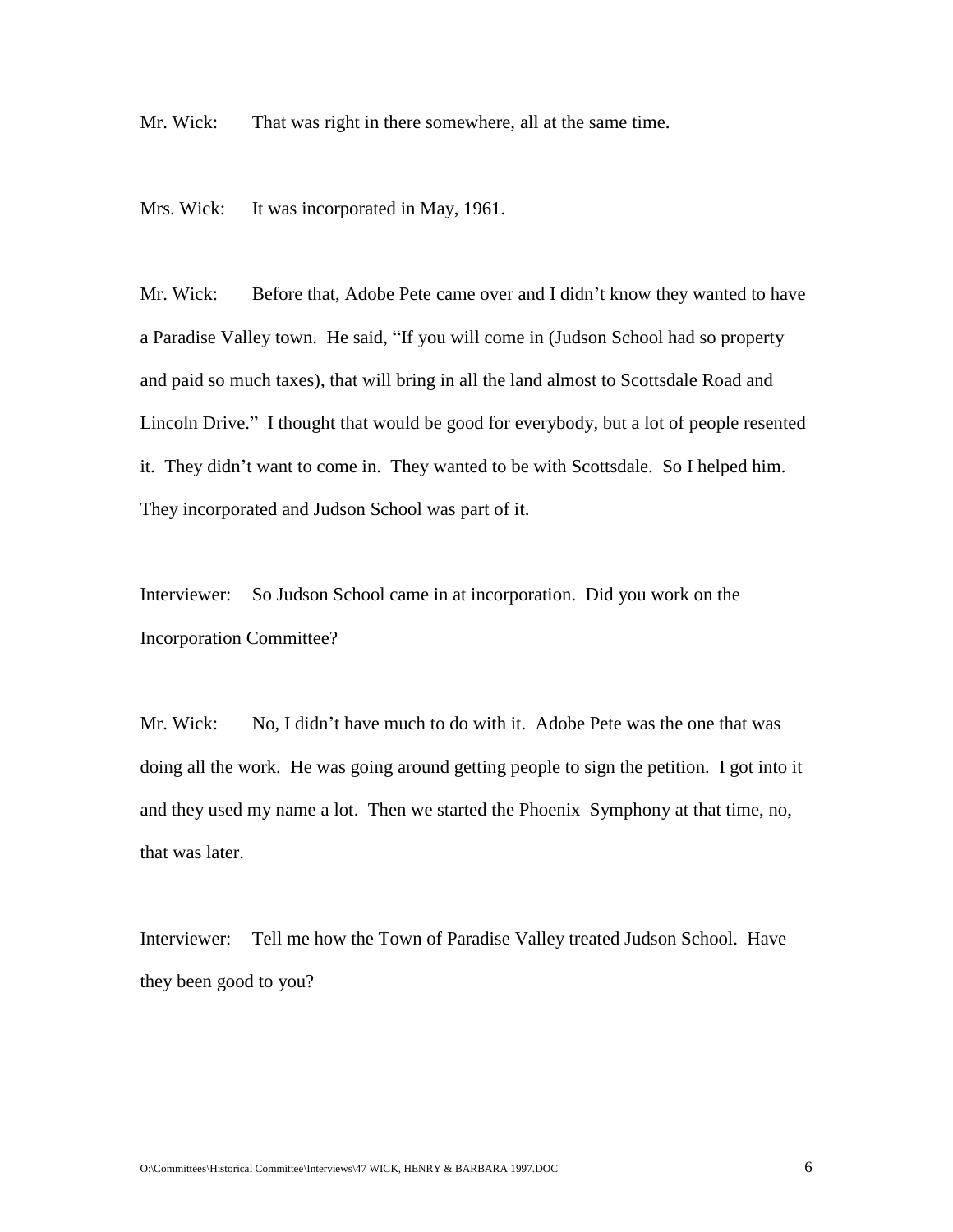Mr. Wick: Oh, I think so. We see different people all the time. The new people that were on the Committees really didn't know what the big picture was. They didn't have any idea of how it was fathered or anything. They thought of their own little places and how it would affect their home. It was a great thing. Then the roads came in.

Interviewer: I know you've been a busy man with Judson School, but did you participate on the Council in any way?

Mr. Wick: No, but my son Kent, of course, was Mayor. He got in it and whenever I could help, I did.

Mrs. Wick: Henry has always had one focus and that has been the school. We've been married for 30 years. When I was about to get married, some of the boys came in and said he's not going to make it to the church. I say, "Why?" They said, "Because when a child asks him to go somewhere, he'll go." That has been his focus and his priority are those students. Well, as it turned out, he took the whole school to the wedding.

Interviewer: Just so he didn't take the whole school with you on your honeymoon.

Mrs. Wick: We have more children, nearly 10 or 12 between us, if we count the ones at Judson.

Interviewer: You raised your own school.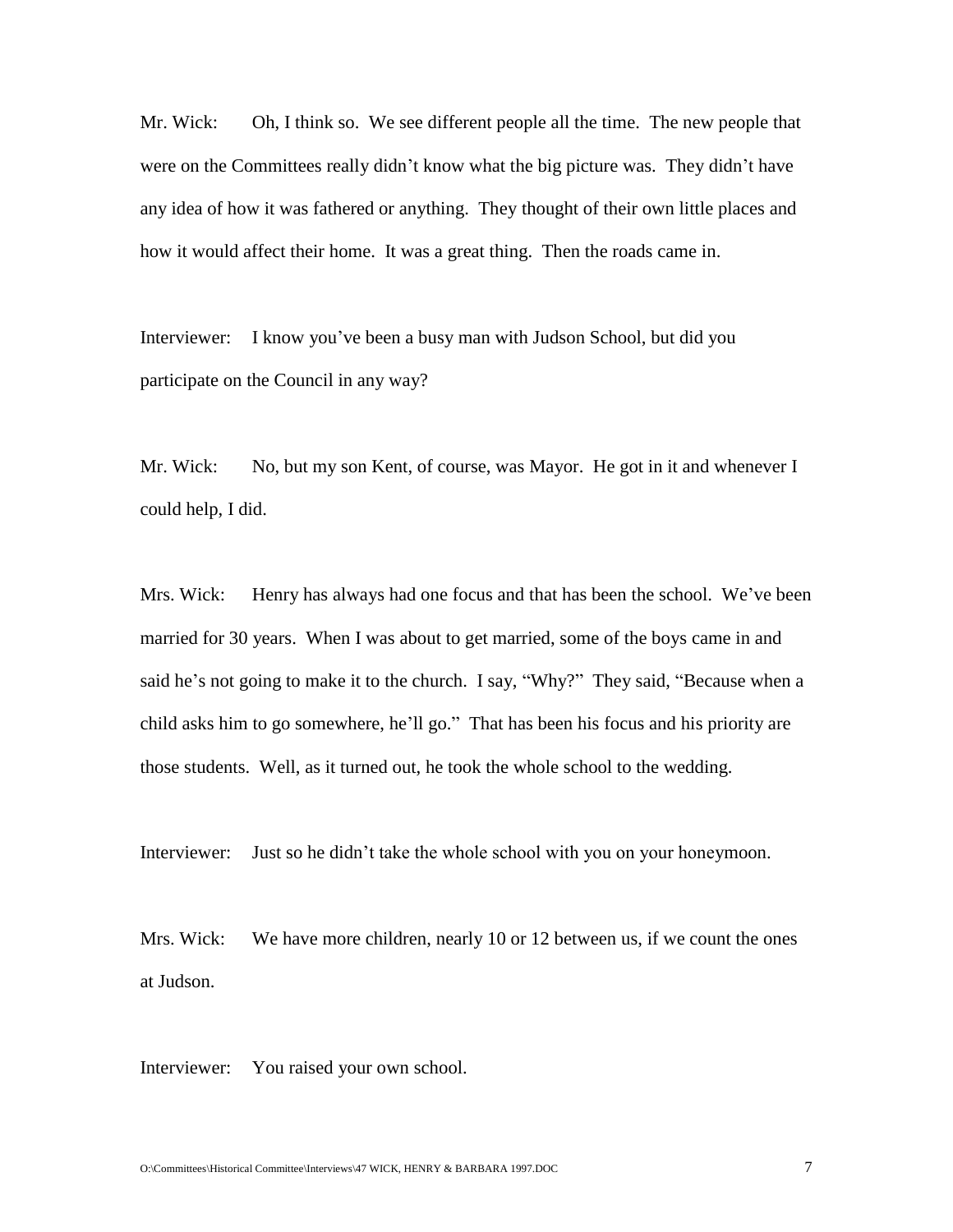Mrs. Wick: When you're on the Judson campus, you always see the Camelback Mountains. They're so magnificent. You're not aware of the building. That's the way it was, I'm sure, in 1928 when it was first built. The tower is still there. The horses are grazing. The children are one happy family. I think that is the very principle that Paradise Valley was founded. The beauty of the area, the healthy life style, the family.

Mr. Wick: Mr. Judson is a wonderful person. He was a former Superintendent of the \_\_\_ School System. He decided that what Arizona needed was a good private school for boys. That's how it started. He was a great, big man, about 6-4, had a booming voice and everybody liked him. They also respected him. He did a lot for Judson School and Paradise Valley.

Interviewer: How many students are at Judson School?

Mrs. Wick: Approximately, 150 students. We have a summer camp.

Interviewer: I didn't mean the summer camp, I mean your normal school year.

Mrs. Wick: 138. (From what, about 40 students when it began.) We had less than that. We had about 8 boys.

Joan Horne: Two of my granddaughters go there.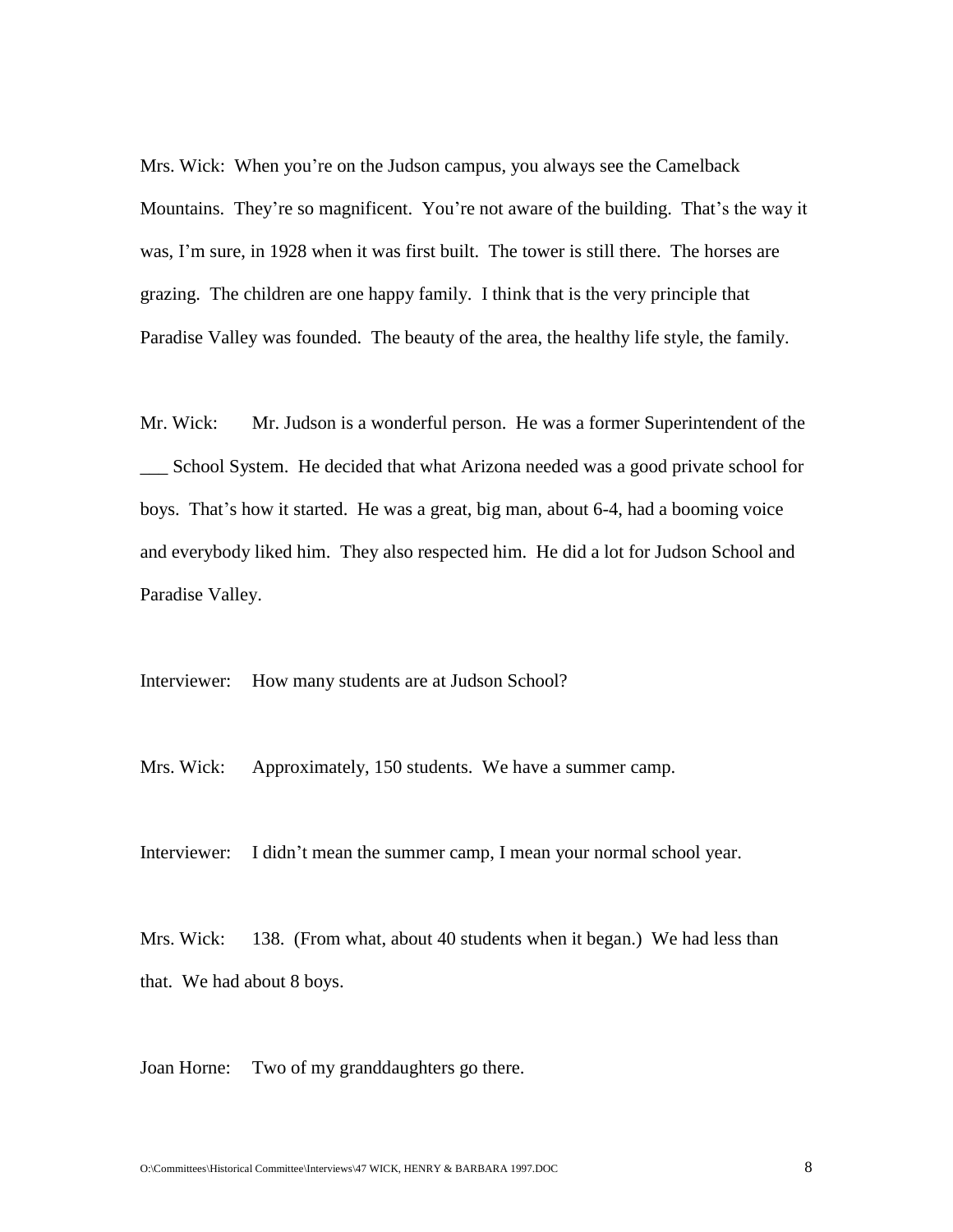Mrs. Wick: Isn't that a wonderful place. They love it.

Mr. Wick: They love the riding, especially the little girls.

Joan Horne: They say it's a very interesting place. I knew most of it, but I didn't know about Adobe Pete. Does he have a last name?

Mr. Wick: I don't have any idea. He sort of disappeared. He came to me and then he apparently persuaded a lot of people in the Town. He came to see me just for that purpose to get me to come in. The main reason he wanted me was because of Judson, which was on a tax basis. Judson had about 50 acres. He squeezed in a lot of people between Judson and Scottsdale Road. I didn't realize it at the time, but a lot of them didn't want to come in. That wasn't very happy. I didn't find out about that until it was too late.

Interviewer: I'm glad you didn't find out about that or we may not be talking with you today and enjoying the wonderful peaceful life in Paradise Valley.

Mrs. Wick: I hope it will continue forever.

Interviewer: It seems to be a continuing struggle to keep it at a people level.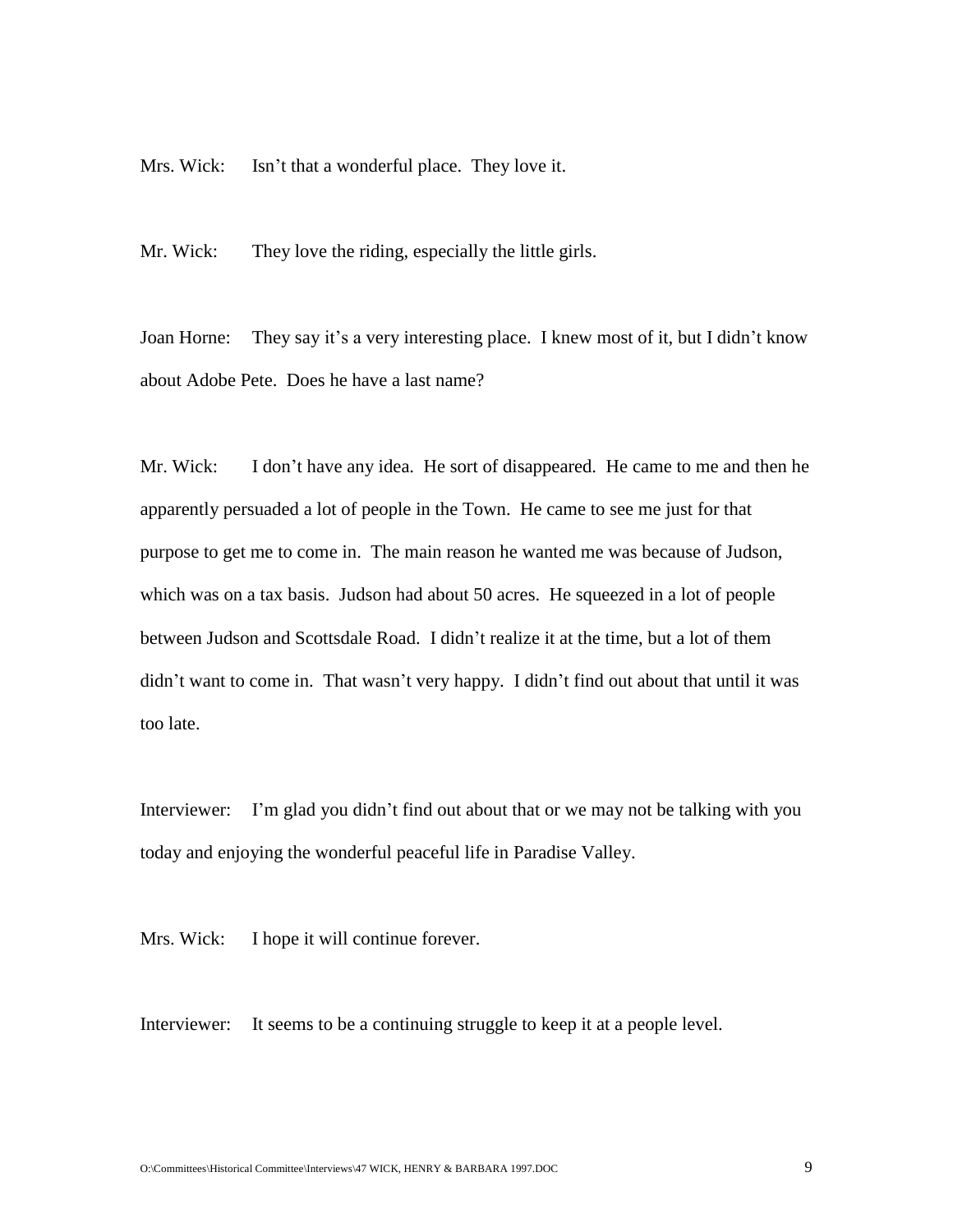Mr. Wick: Well, Paradise Valley had all the leading people in the country come here. Jokake Inn, Paradise Inn, Camelback Inn. The Lincolns were from Cleveland. He was Lincoln Electric there. The Wrigleys' son went to Judson.

Mrs. Wick: Did you see that documentary on the dam was opened in Arizona and all the controversy that went in with the Hoover Dam? They were struggling but they keep saying the name \_\_\_\_\_ the way they should be.

Interviewer: Well, because the people that come later don't have the history or the laws. It doesn't mean anything. They only look at their greed level. That seem to be very apparent right now.

Joan Horne: Unfortunately, there isn't an easy answer on the subject. When I represented the Town, my perspective was mainly on the traffic issue, and yet I was very candid, there isn't an easy answer to. I know people before me were working on this where we are geographically and trying to do certain measures, but there is no  $\equiv$  with that. I don't see where the answer is.

Mrs. Wick: I think people should respect the land and preserve the beauty of it.

Mr. Wick: I've ridden a horse out in this area and never saw anything out here. I couldn't agree that this was going to happen. Tom Darlington and his group when they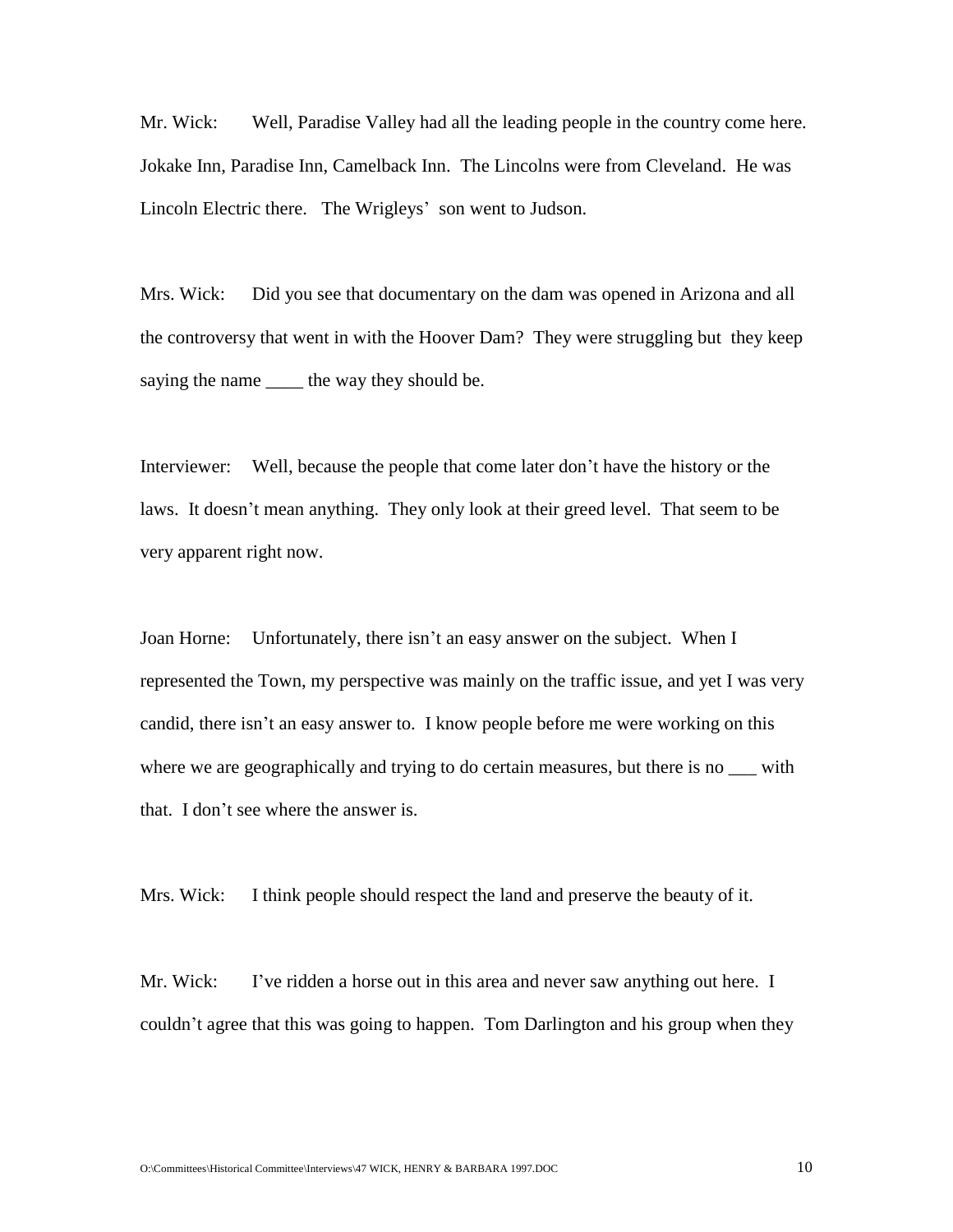developed Carefree, everybody thought they were crazy. They went way out in the desert to build a Town out there. Now look at it, beautiful!

Interviewer: When you came out here to teach, did any of your family came out to see where you lived and could they believe it?

Mr. Wick: There were beautiful estates all over. Dick Kelloggs the Tremanes, the Lovelands and all those people. They had big ranches and Polo fields and things like that. They were all very wealthy and retired.

Mrs. Wick: ?? Well there was one that might have gone to school in Tucson.

Interviewer: I wondered if any of the family came just to visit.

Mrs. Wick: I doubt it.

Mr. Wick: One of our sons went back to \_\_\_ Mills where he is Chairman of the Board there and they developed a Committee. They are in Cleveland, mostly.

Interviewer: I think you've been very happy here in Arizona.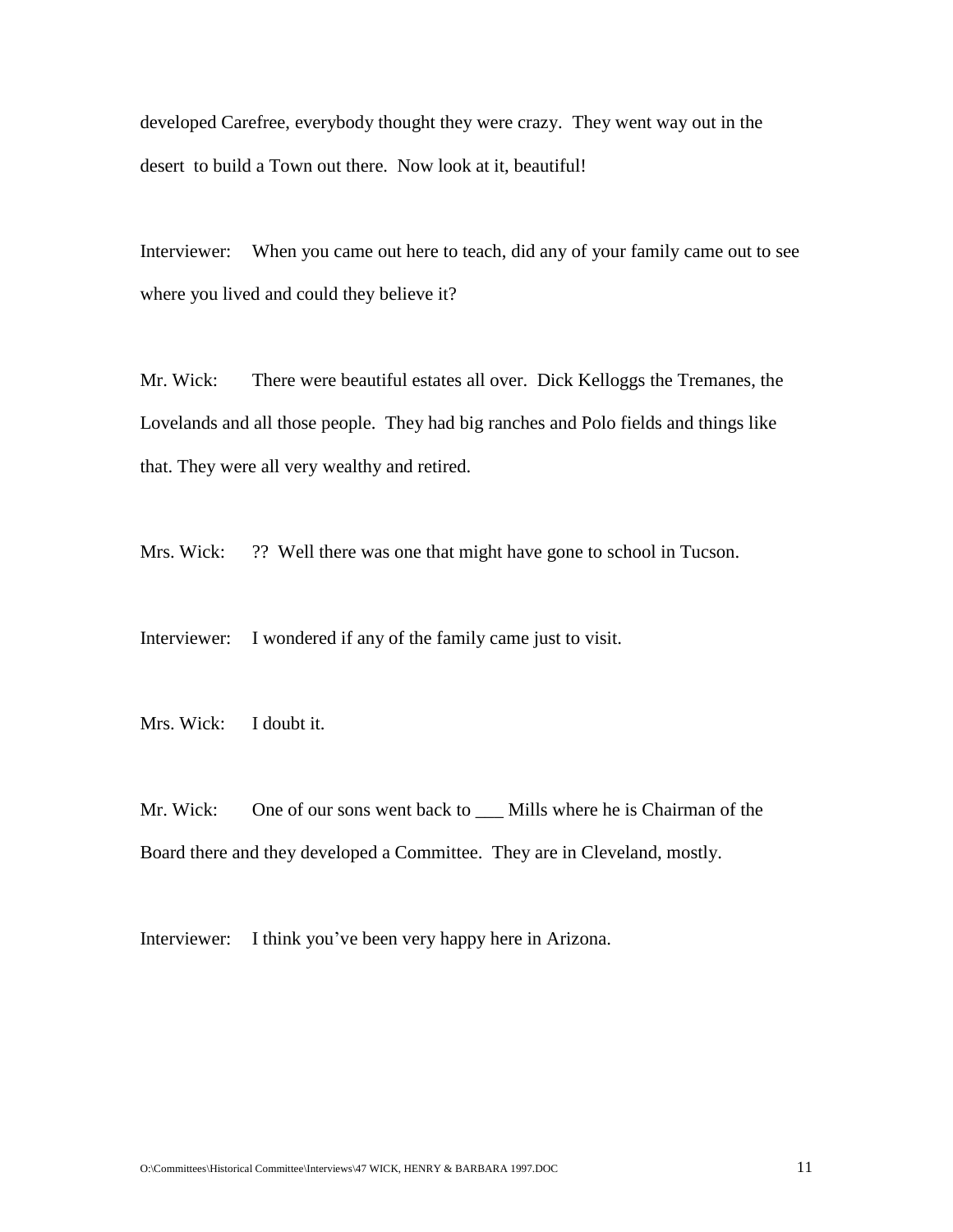Mrs. Wick: Henry loves to work. When Mr. Judson retired, he said, "
summare mountain, after dinner, help you with your homework, and help him with this." We knew that was a luxury to do all that.

Interviewer: What are your future plans for Judson?

Mr. Wick: I have to get to walk first.

Interviewer: Just set your mind to it, even if that doesn't happen, I know you're planning. I can just see it in your eyes, you're planning.

Mrs. Wick: We're trying to get to everything in  $\frac{1}{2}$ , for everything we do and the love and compassion.

Interviewer: I wonder what he's dreaming of for tomorrow for Judson?

Mr. Wick: Walking and using my arms. The automobile accident cut me right off. It's amazing that I can walk. I went quite a ways the other day.

Mrs. Wick: As far as Judson, I think that it will be exactly the way it is.

Interviewer: He is so lucky to have you. Other than Kent, are there any other of your children that work there, or teach at Judson?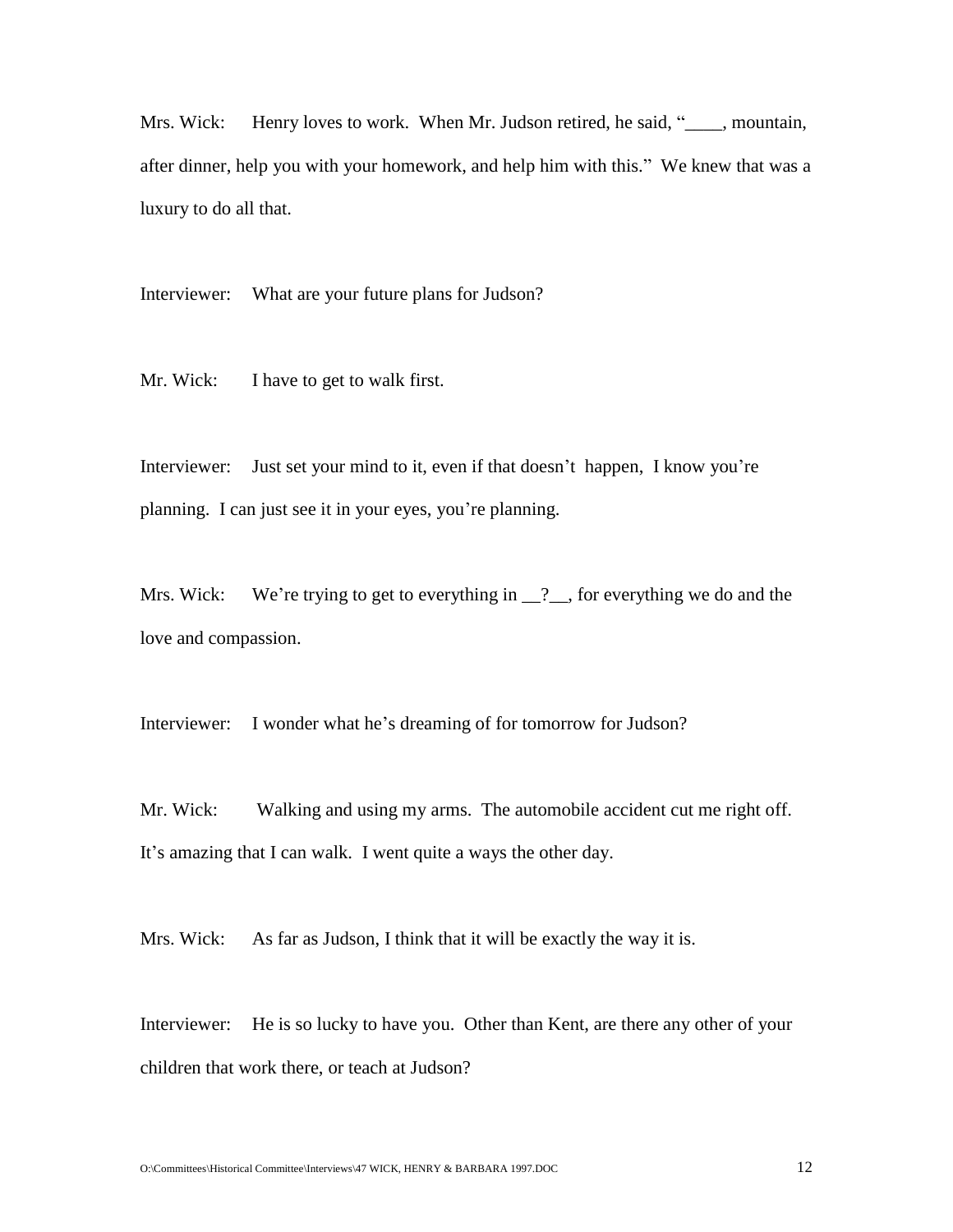Mrs. Wick: Hank is in the business office. Then we have  $\frac{9}{2}$ .

Mr. Wick: We do pretty good. They ranked 26 in a class of 800 at U of A. We've left them alone. They've got do what they want to do. They applied for law school. They drop by and see me at night. You know it can be very lonely out here. They come over and have dinner with me. Barbara comes over and makes special dinners for me. So, I have it pretty good.

Mrs. Wick: He would never complain about anything. To him, the glass is always half full.

Interviewer: What a beautiful spirit you have. What a wonderful model for all of us.

Mr. Wick: I had a boy come back a few years ago and he said, "Mr. Wick, I was here 30 years ago." I said, (lapse in tape) He was the type that would say that, truly enough. When I got out of Yale, in 34, things were rough. I got a job at the department store mainly through a girl who was in my dancing school class. I knew her father. He gave me a job as a floor boy. Here I was a sear-old man working as a floor boy in a department store where they called me "boy." That was quite an experience. I worked up to store manager of the 4th, 5th and 6th floor in two years. Then I got a chance to come out to Arizona and one year in Arizona did it.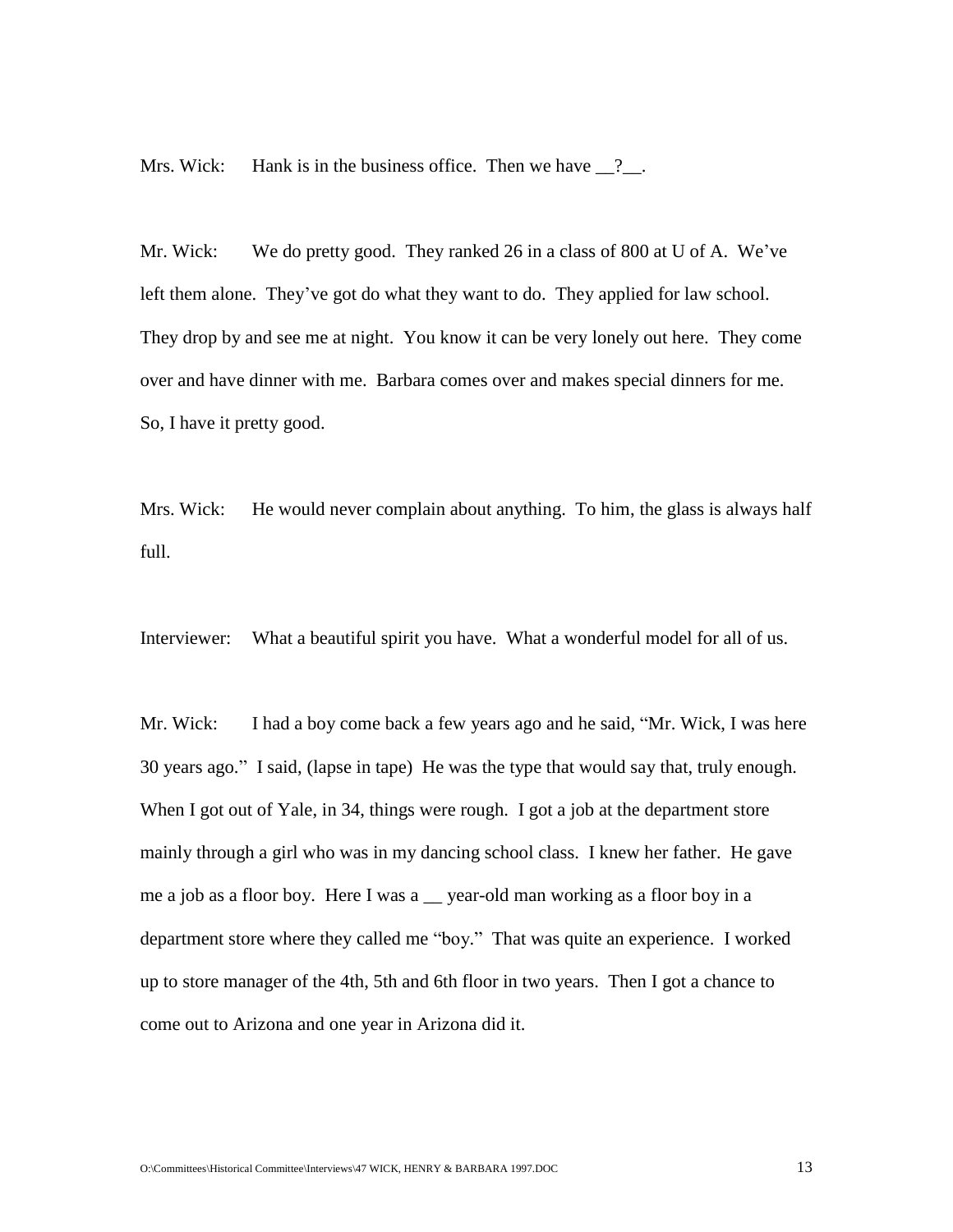Mrs. Wick: I met him one Sunday night when I came back and of course, he was the only one working on a weekend and then we met. I drove Cindy, the nice girl from Singapore who was visiting us, to the airport this morning at six. She's going to New York on her way back.

Mr. Wick: That girl came from Singapore and she had always straight A's, always. She finished in two years.

Interviewer: That's impressive.

Mr. Wick: That's hard work. 2 scholarships.

Interviewer: What percentage of your 350 students at Judson are from foreign countries?

Mrs. Wick: Well, I would think over 50 percent.

Interviewer: Are there more from one country, like the Asian area.

Mrs. Wick: Asian are countries that include Taiwan, Hong Kong, Thailand, Japan. One great group from Brazil, another year Canada.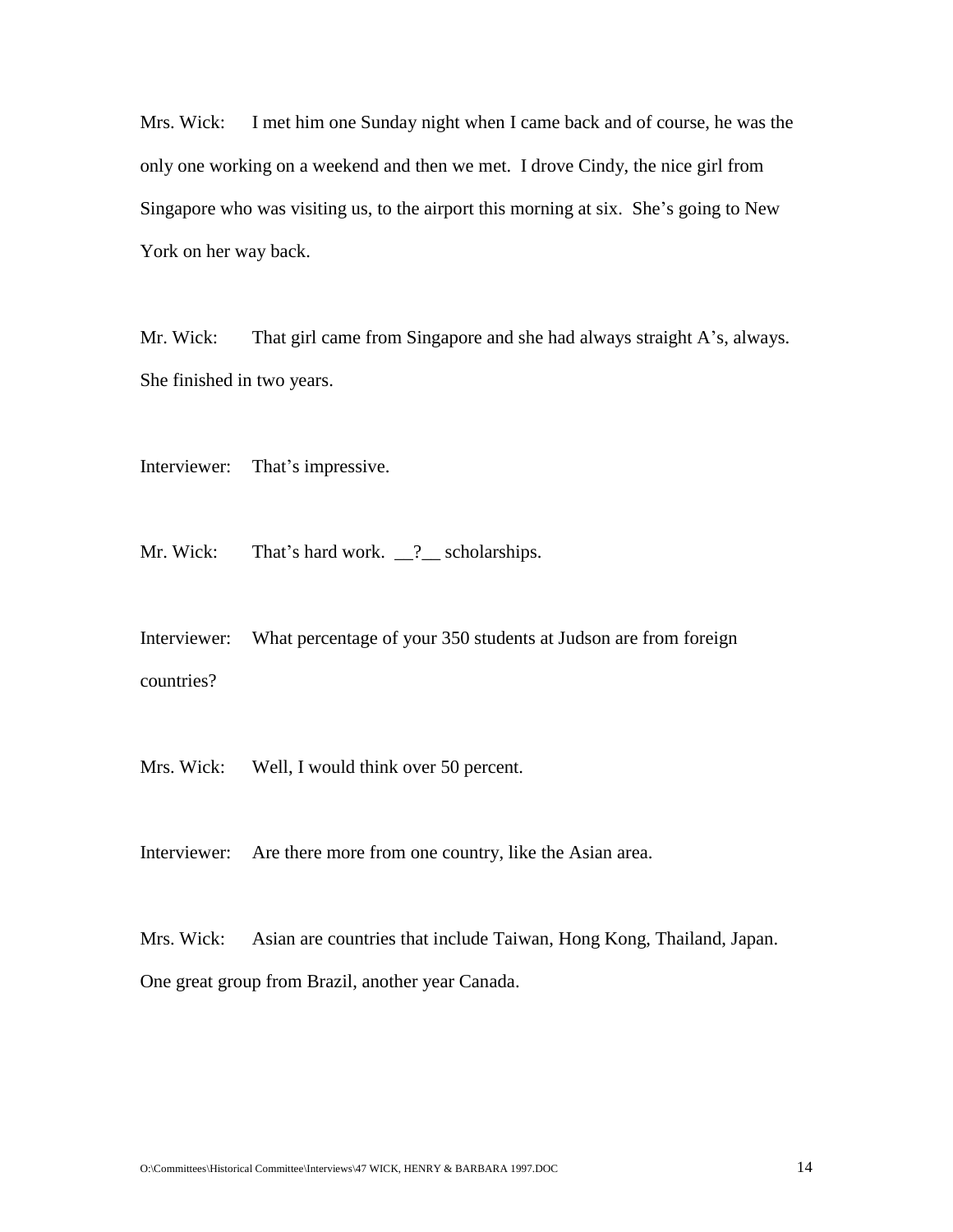Mr. Wick: I would say Japan. Saudi Arabia had more at one time. And even Iran when Iran was going strong. Barbara brought back about 20 students from Iran at one time, several years ago, before the Ayatollah Khomeini took control.

Mrs. Wick: You can usually tell the conditions of the world by the enrollment at Judson. Students are so knowledgeable about their home countries. Polynesia.

Interviewer: What a wonderful place to learn that we are a world community. I feel strong about that and try to teach my children as they were growing that we are a world community and we have to think that way and operate that way.

Mrs. Wick: I always feel very fortunate but I'm sad, very sad, and cry at graduation. They live far from each other. They like all countries. They will go out in the world and make their mark.

Interviewer: At least you've begun there, you've planted the seed.

Mrs. Wick: It is very exciting.

Interviewer: Thank you very much for coming to Arizona and creating a wonderful oasis of humanity to grow and learn to understand each other. We'll all be the richer for it. We thank you so much.